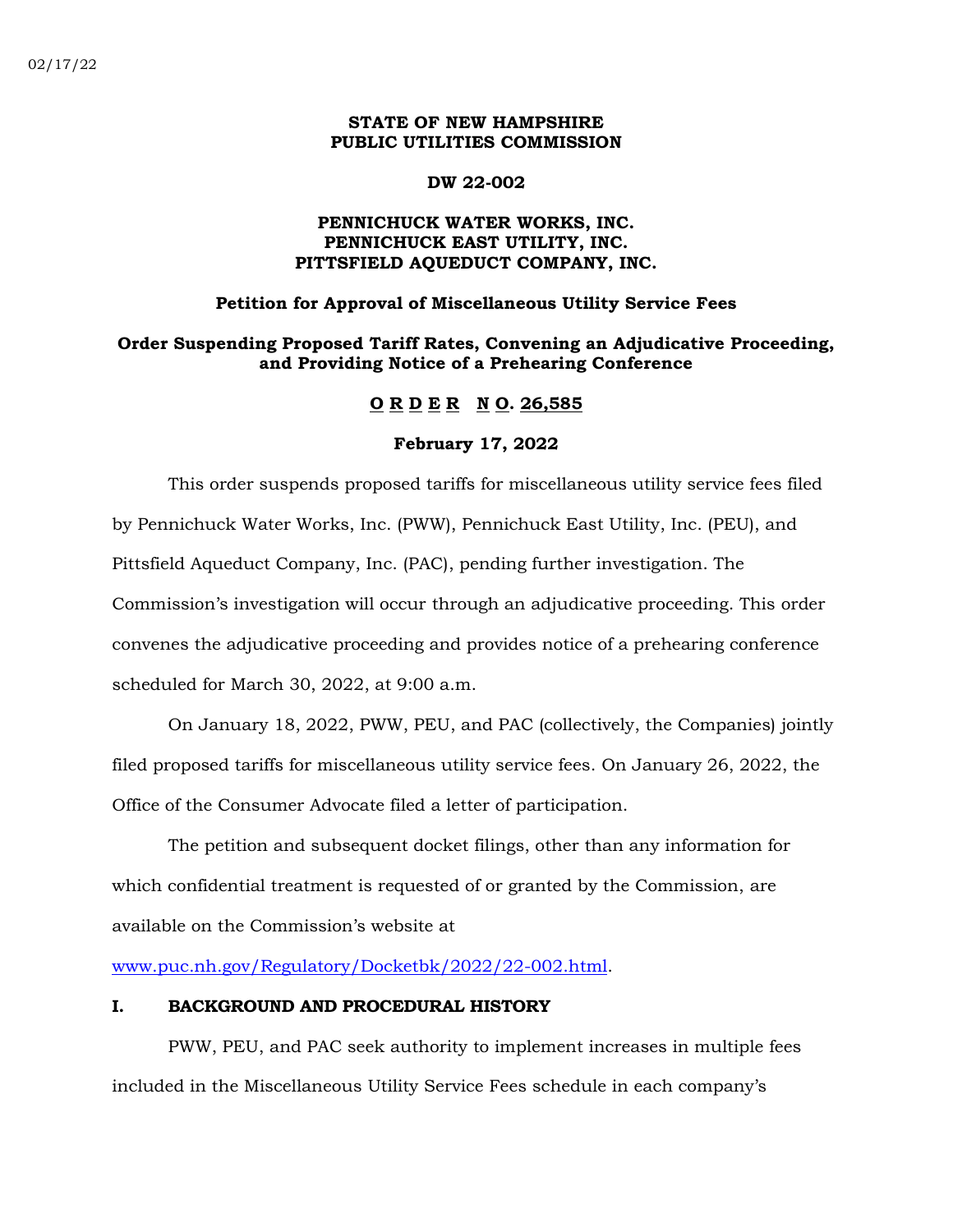respective tariff. In their joint filing on January 18, 2022, the Companies filed revised tariffs with proposed changes in fees.

The proposed fees are as follows:

|     | <b>Description of Service</b>         | <b>Current Fee</b> | <b>Proposed Fee</b> |
|-----|---------------------------------------|--------------------|---------------------|
|     | PWW, PEU, and PAC                     |                    |                     |
|     |                                       |                    |                     |
| А.  | Initiation of Service                 | \$20.00            |                     |
|     | New Service                           |                    | \$108.00            |
| ii. | <b>Transfer of Service</b>            |                    | \$30.00             |
| В.  | Service Pipe Connection               | \$160.00           | \$230.00            |
|     | C. Service Connection, Disconnection, |                    |                     |
|     | and Collection Charge                 |                    |                     |
| i.  | During Business Hours                 | \$46.00            | \$67.00             |
| ii. | During Non-Business Hours             | \$63.00            | \$95.00             |
| D.  | Returned Check                        | \$15.00            | \$18.00             |
| E.  | Design Review/Inspection/             | $$3.00$ per foot   | $$3.44$ per foot    |
|     | As Built Fee for Main Pipe Extension  |                    |                     |

The revised tariffs include an effective date of February 18, 2022.

#### **II. ISSUES PRESENTED**

The filing presents the following issue: whether the proposed changes to the miscellaneous utility service fees, for which PWW, PEU, and PAC seek approval in their joint petition, are just and reasonable as required under RSA 374:2, and RSA 378:5 and 7. Accordingly, an adjudicative proceeding will be convened to address this issue.

The Commission will be conducting the prehearing conference scheduled in this matter in person. Parties may, however, file a written request for the Commission to also use video teleconferencing to conduct the proceedings. Parties should support the request with reasoning as to why the hearing should use video teleconferencing, such as a health condition, or to reduce the cost of witness travel. Any party requesting a hybrid hearing format to accommodate those who will be participating remotely should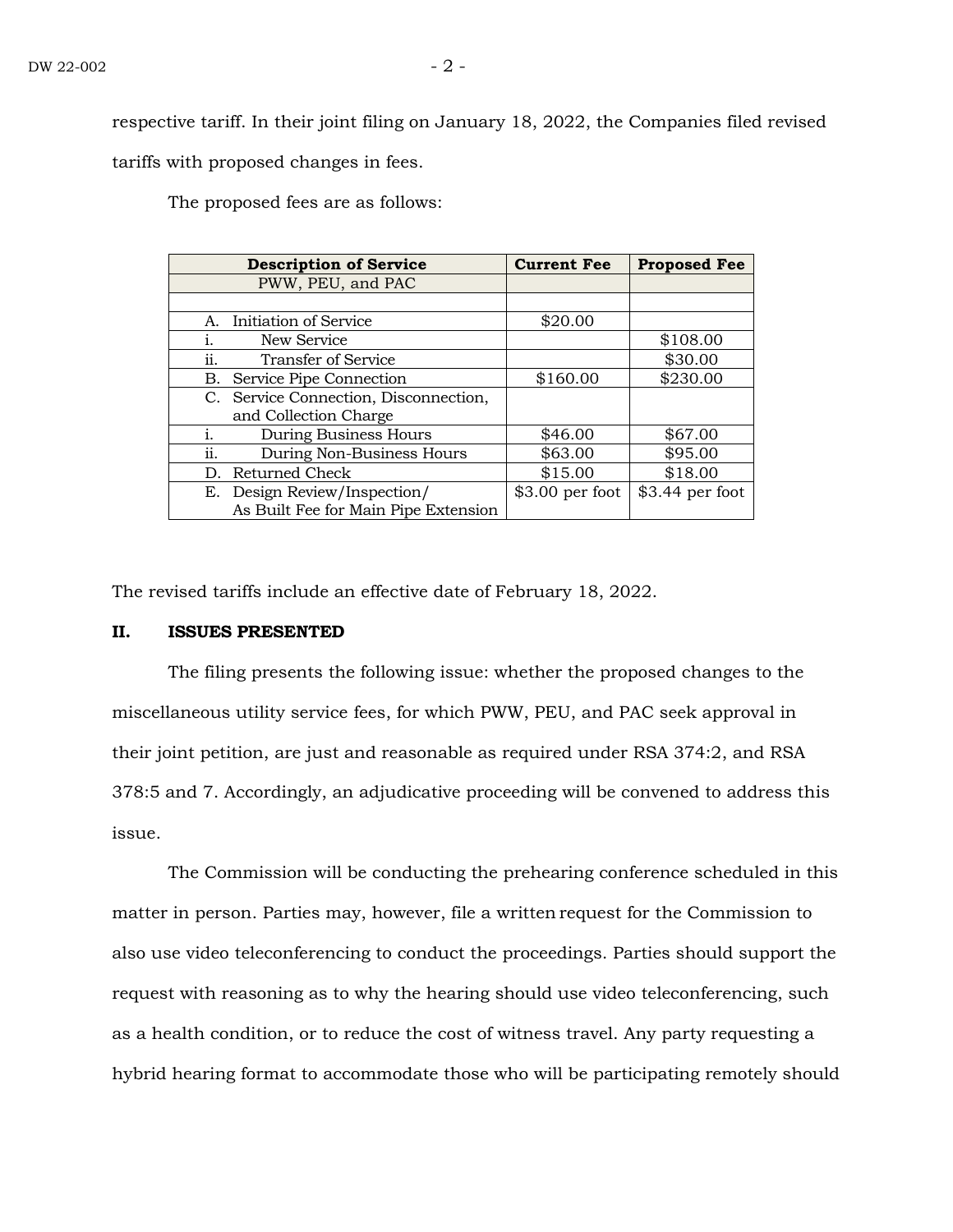file a written request with the Commission's Clerk's Office no later than fifteen (15) days prior to the prehearing conference date. If the Commission determines that a hybrid approach will be used, then individuals in the Commission's hearing room, including the Commissioners, will be broadcast on a web-enabled platform, and a remote hearing link will be posted on the Commission's website.

#### **Based upon the foregoing, it is hereby**

**ORDERED**, that an adjudicative proceeding be commenced for the purpose of reviewing and resolving the foregoing issues pursuant to RSA chapter 541-A, RSA 374:2, and 378:5 and :7, and the Commission's procedural rules; and it is

**FURTHER ORDERED**, that the Commission will hold a prehearing conference, pursuant to N.H. Admin. R., Puc 203.15, at its offices located at 21 S. Fruit St., Suite 10, Concord, New Hampshire, on March 30, 2022, at 9:00 a.m., at which each party should be prepared to address any of the issues set forth in N.H. Admin. R., Puc 203.15; and it is

**FURTHER ORDERED,** that during the prehearing conference, the Commission will consider the matters listed in Puc 203.15(c) and (d), including the establishment of a procedural schedule governing the remainder of the proceeding. Parties and potential parties are encouraged to facilitate the development of a procedural schedule by conferring prior to the prehearing conference, so that the presiding officer can address any matters on which there is disagreement during the prehearing conference. Any procedural schedule, however, will not be approved until after the prehearing conference and after consulting the Commission's calendar; and it is

**FURTHER ORDERED**, that, immediately following the prehearing conference, the Companies shall make appropriate personnel available for the parties, to hold a technical session to review the filing; and it is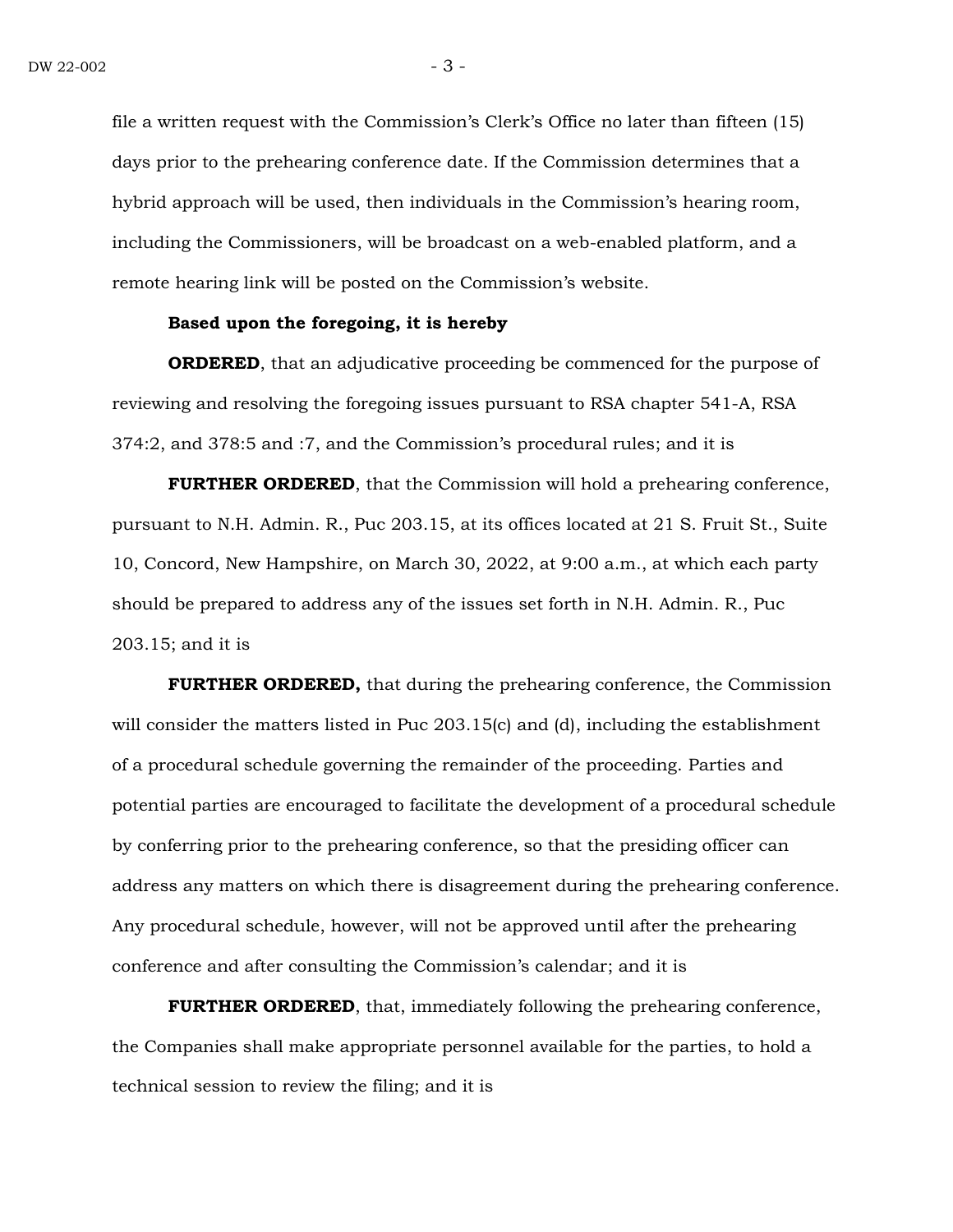**FURTHER ORDERED**, that any entity or individual may petition to intervene and seek to be admitted as a party in this proceeding. Each party has the right to have an attorney represent the party at the party's own expense; and it is,

**FURTHER ORDERED**, that, consistent with N.H. Admin. R., Puc 203.17 and Puc 203.02, any entity or individual seeking to intervene in the proceeding shall file with the Commission a petition to intervene with copies sent to the Companies and any other parties on the service list, on or before March 14, 2022. The petition shall state the facts demonstrating how the petitioner's rights, duties, privileges, immunities, or other substantial interests may be affected by the proceeding, consistent with N.H. Admin. R., Puc 203.17; and it is

**FURTHER ORDERED**, that any party objecting to a petition to intervene make said objection on or before March 23, 2022; and it is

**FURTHER ORDERED**, that parties shall file any proposed exhibits, written testimony, motions, or other documents intended to become part of the record in this proceeding with the Commission. Pursuant to the secretarial letter issued on March 17, 2020, which is posted on the Commission's website at

[https://www.puc.nh.gov/Regulatory/Secretarial%20Letters/20200317-SecLtr-Temp-](https://www.puc.nh.gov/Regulatory/Secretarial%20Letters/20200317-SecLtr-Temp-Changes-in-Filing-Requirements.pdf)[Changes-in-Filing-Requirements.pdf,](https://www.puc.nh.gov/Regulatory/Secretarial%20Letters/20200317-SecLtr-Temp-Changes-in-Filing-Requirements.pdf) all Commission rules requiring the filing of paper copies are suspended until further notice. Parties may elect to submit any filing in electronic form unless otherwise ordered by the Commission. Filings will be considered filed as of the time the electronic copy is received by the Commission; and it is

**FURTHER ORDERED**, that routine procedural inquiries may be made by contacting the Commission's Clerk's Office at (603) 271-2431 or [ClerksOfffice@puc.nh.gov.](mailto:ClerksOfffice@puc.nh.gov) All requests to the Commission should be made in a written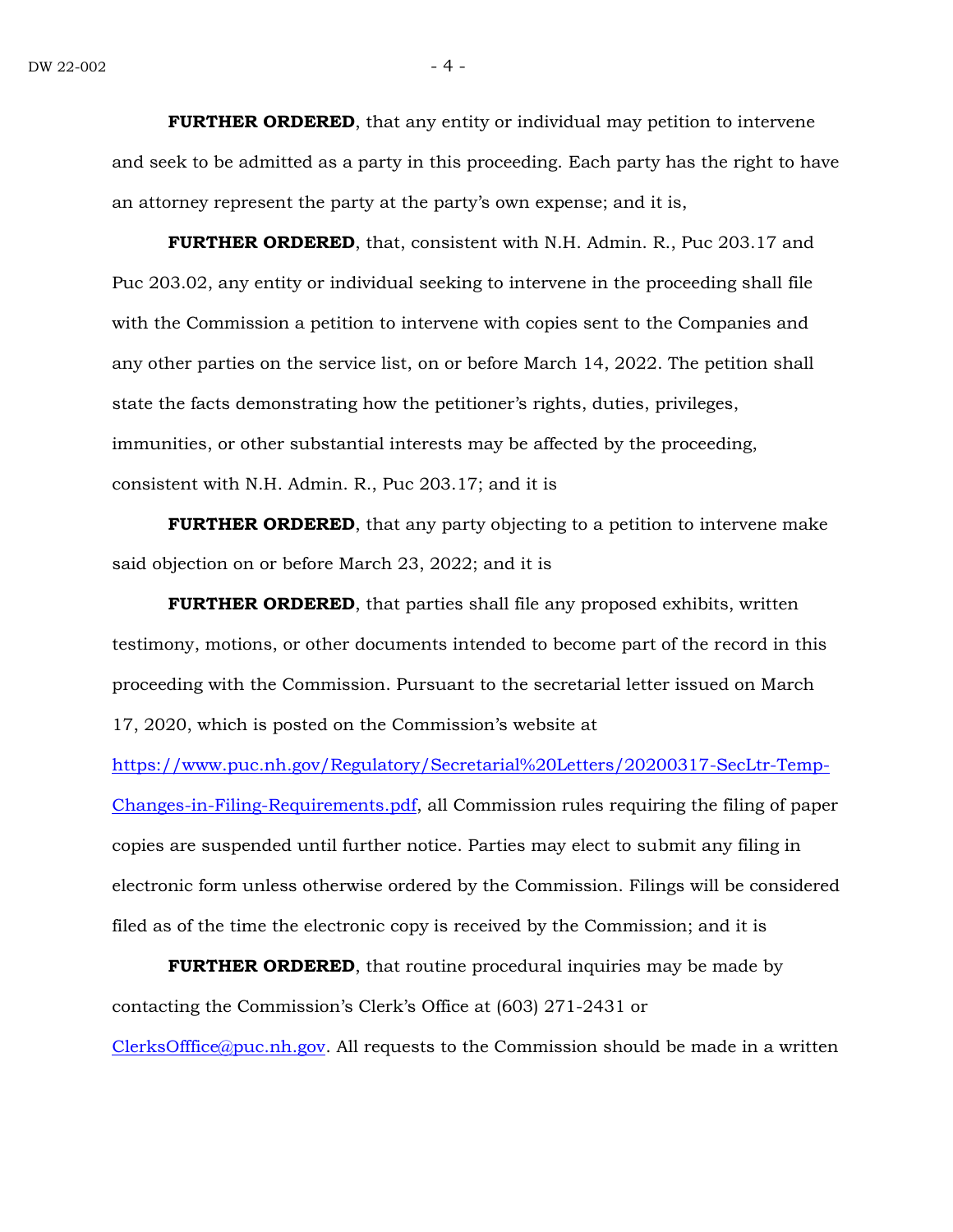pleading filed with the Commission. Unless otherwise authorized by law, *ex parte* communications are prohibited; and it is

**FURTHER ORDERED**, that pursuant to N.H. Admin. R., Puc 203.12, the Companies shall notify all entities and individuals desiring to be heard at this hearing by publishing a copy of this order of notice on its website no later than two business days after the date of issue, with such publication to be documented by affidavit filed with the Commission on or before March 7, 2022. In addition, the Clerk shall publish this order of notice on the Commission's website no later than two business days after the date of issue; and it is

**FURTHER ORDERED,** that any hearings in this matter shall be conducted in accordance with the attached hearing guidelines.

By order of the Public Utilities Commission of New Hampshire this seventeenth day of February, 2022.

Daniel C. Gold Chairman

Pradip K Commissioner

Carleton B. Simpson Commissioner